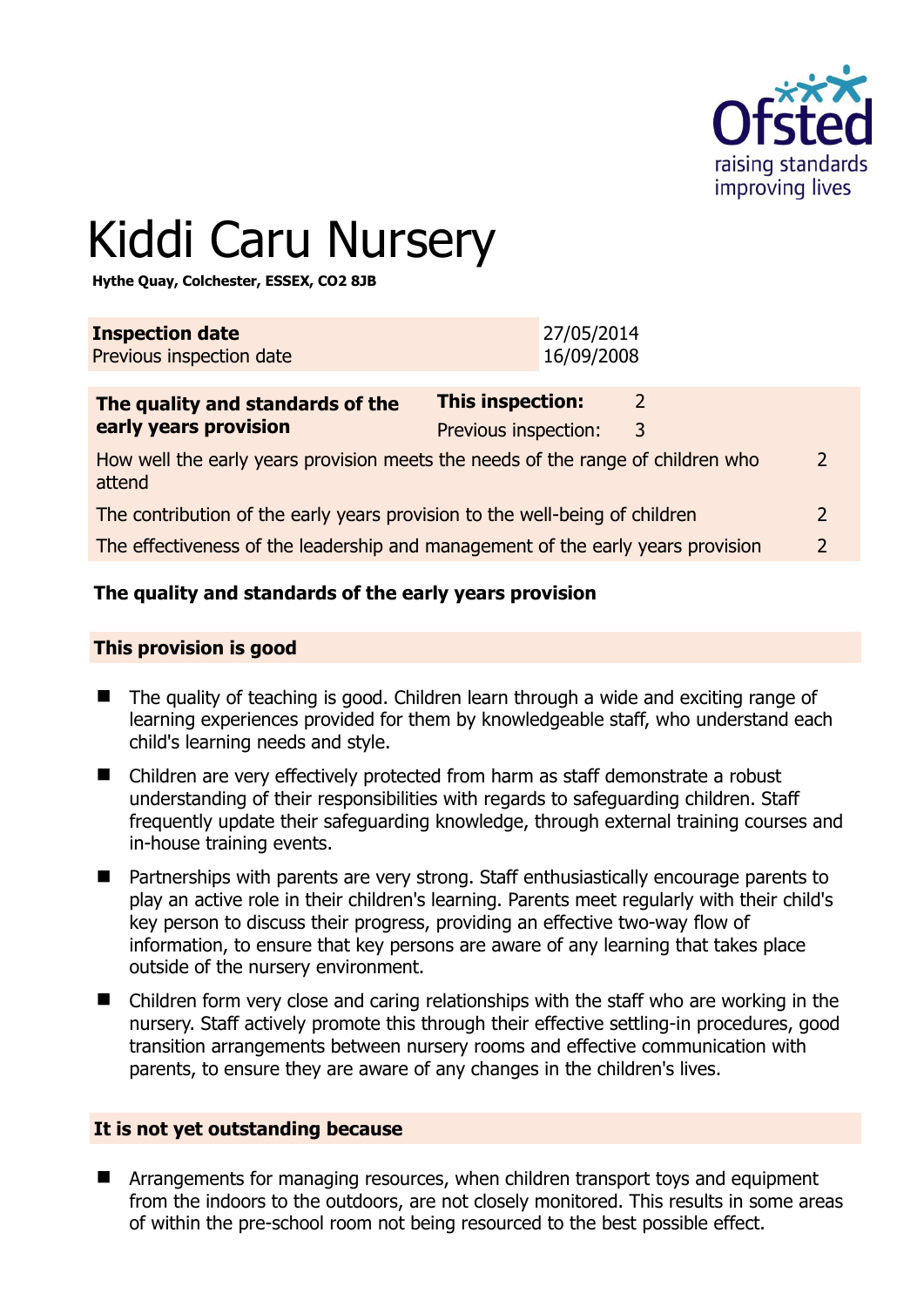#### **Information about this inspection**

Inspections of registered early years provision are:

- $\bullet$  scheduled at least once in every inspection cycle the current cycle ends on 31 July 2016
- scheduled more frequently where Ofsted identifies a need to do so, for example where provision was previously judged inadequate
- **•** brought forward in the inspection cycle where Ofsted has received information that suggests the provision may not be meeting the legal requirements of the Early Years Foundation Stage or where assessment of the provision identifies a need for early inspection
- **Prioritised where we have received information that the provision is not meeting the** requirements of the Early Years Foundation Stage and which suggests children may not be safe
- scheduled at the completion of an investigation into failure to comply with the requirements of the Early Years Foundation Stage.

#### **Inspection activities**

- $\blacksquare$ The inspector observed activities in the five playrooms being used at the time of the inspection and viewed all other areas of the nursery.
- $\blacksquare$ The inspector held discussions with a director of the company, the manager, the deputy, the special educational needs coordinator, other staff and children at appropriate times throughout the inspection.
- $\blacksquare$ The inspector carried out a joint observation with the manager and discussed various aspects of the inspection throughout the day.

The inspector looked at a range of records and documentation including children's registration details, information about children's learning and development,

- $\blacksquare$ information regarding the checks used to assess the suitability of all adults working at the nursery, written policies and risk assessments, accident and medication records, the daily attendance registers and a written log of complaints.
- The inspector took account of the views of parents spoken to at the time of the inspection.

#### **Inspector**

Lynn Hughes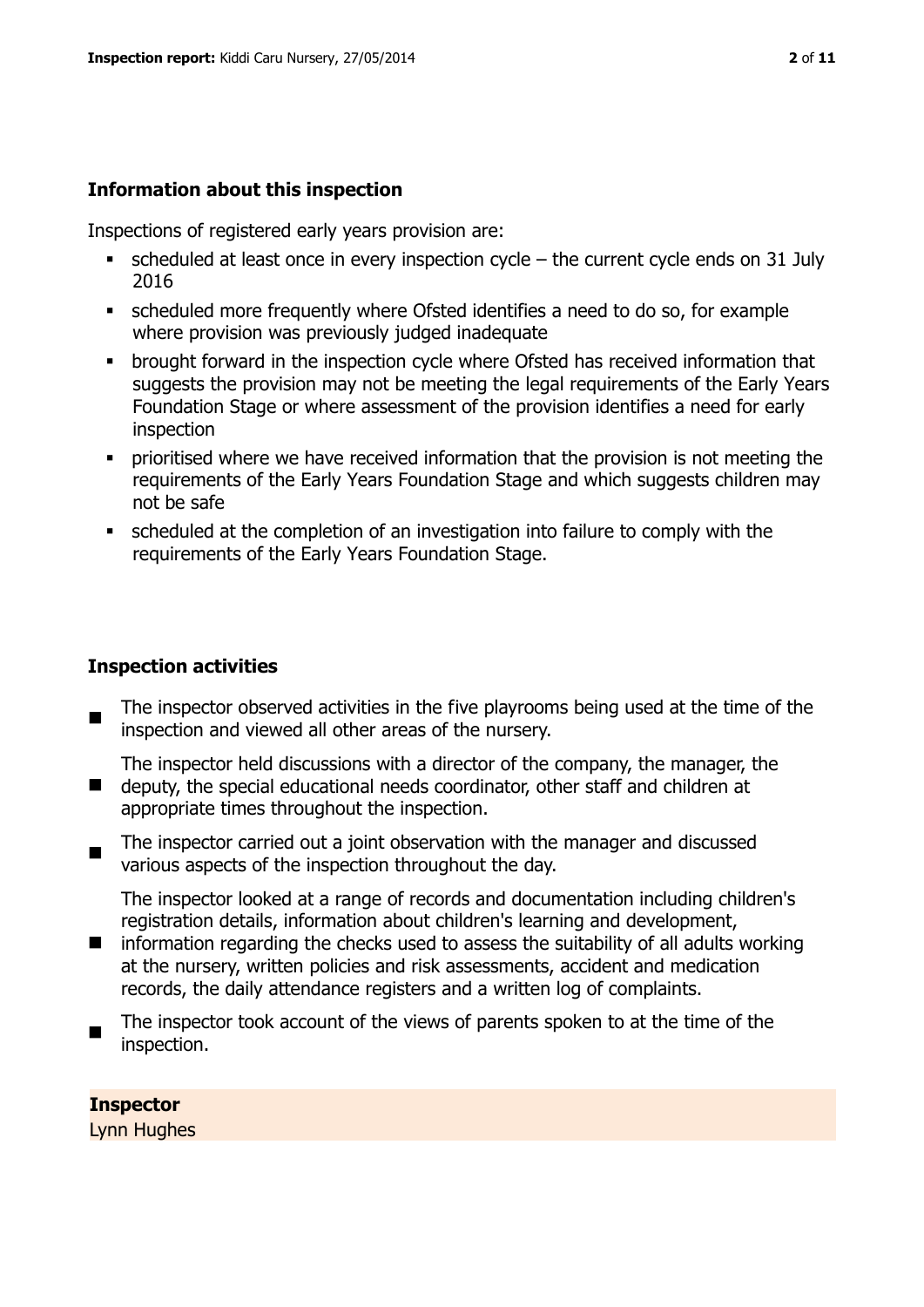# **Full report**

#### **Information about the setting**

Kiddi Caru Nursery was registered in 2002 and is on the Early Years Register. It is situated in purpose-built premises in the Colchester area of Essex. It is managed by a private company. The nursery serves the local area and is accessible to all children. It operates from six playrooms and there is an enclosed area available for outdoor play. The nursery employs 34 members of childcare staff. Of these, 33 hold appropriate early years qualifications at level 2, 3, 4 and 6, including one with Qualified Teacher Status. The nursery opens Monday to Friday all year round. Sessions are from 8am until 6pm. Children attend for a variety of sessions. There are currently 170 children attending who are in the early years age group. The nursery provides funded early education for two-, three- and four-year-old children. It supports a number of children who speak English as an additional language and children with special educational needs and/or disabilities.

#### **What the setting needs to do to improve further**

#### **To further improve the quality of the early years provision the provider should:**

 $\blacksquare$  monitor the way in which the children move toys and play equipment from the indoor to the outdoor environment. Review the impact that this has on the quality of the indoor learning environment, to ensure that there is always a good balance of stimulating resources, indoors as well as outdoors.

#### **Inspection judgements**

#### **How well the early years provision meets the needs of the range of children who attend**

Children actively participate in a wide and exciting range of learning opportunities. They make choices over their learning as well as participating in planned, adult-led activities. Staff demonstrate a secure understanding of how children learn and use this knowledge to plan an effective, well-considered and stimulating educational programme within each of the six core rooms. Key persons observe the children in their key groups and record their observations in clearly presented learning journals. The observations are used to identify children's next steps in learning and to reflect their individual learning styles. Parents are provided with regular summative assessments of their children's development and are asked to comment on their children's learning within the nursery and at home. Key persons demonstrate a sharp focus on each of their key children's development, which ensures that every child's needs are effectively met and that any gaps in their learning are proficiently identified. Key persons work alongside the nursery's special educational needs coordinator, to seek appropriate interventions, to help to close any gaps in children's learning. Evidence recorded in some children's learning journals, shows how this has been successfully followed through. For example, children with identified learning needs, such as speech and language delay, have been placed on an individual educational plan and professional support sought. By the time they are ready to leave the nursery, they have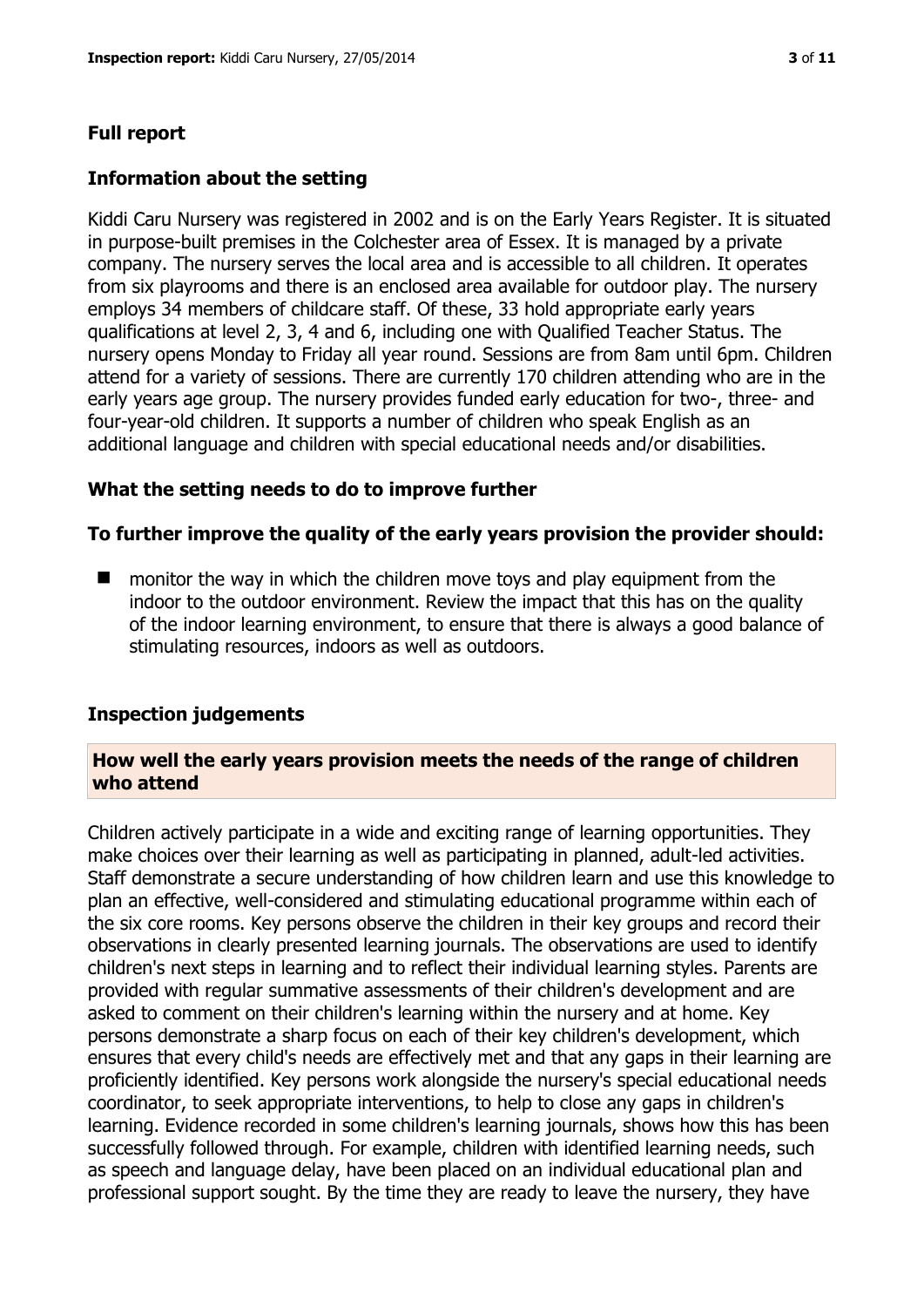caught up with their expected development bands and have been taken off of the individual plan. Evidence shows that all children, including those with English as an additional language and children who have special educational needs and/or disabilities, make good progress across all aspects of learning.

Children have great fun at the nursery. They are keen and active learners who enjoy being able to guide their own experiences. The outdoor environment is extremely well used as a learning tool. Within the individual nursery gardens, children have excellent opportunities to explore number and literacy, immerse themselves in role play, increase their knowledge of the world and develop their physical skills. The introduction of a mud kitchen has proven very successful with children creating exciting masterpieces from mud. They make very good use of the real household resources provided for them and enjoy transporting their play from one area of the garden to another and even indoors. Hand water pumps, in some of the gardens, enable children to pump water into the garden space to use in play. An exciting construction area provides interesting opportunities for children to build and develop intricate games relating to construction. Children develop knowledge about nature and the living world when they explore insects, birds and plants. They grow a range of herbs and vegetables in raised gardens within the nursery environment and harvest their produce in the Autumn. Children learn how to care for animals, when they feed and clean out the various nursery pets living at the setting.

Children's communication and language skills are effectively promoted by staff who speak to children clearly, ask appropriate questions to extend their thinking and provide them with a good amount of time to consider their thoughts and responses. Children enjoy making marks with a wide and exciting range of materials and participate in this exploration of early writing skills from a very early age. This results in older children in the pre-school room being able to write their own names. They are also proficient artists, creating well-considered, self-portraits to identify their individual coat pegs. The nursery actively encourages children who speak English as an additional language to use their home language in play. They create opportunities for this by translating and labelling various items and aspects of the nursery environment in appropriate languages. Babies enjoy moving freely around a well-equipped space, exploring the range of resources and equipment on offer to them. They make good use of a wide range of natural and heuristic materials, enabling them to experience different textures and to follow their natural curiosity to see how things work. Those babies who are ready to begin exploring the world from a standing position, are provided with equipment to enable them to do so safely and to move around furniture and resources confidently. Staff are always on hand to support children through each stage of development and to provide appropriate equipment to enable them to achieve their chosen goal. The nursery's wide range of learning opportunities provides older children in the pre-school room with the skills to be independent and successful learners. They are effectively prepared for their next stages of learning as staff recognise the importance of preparing children, in readiness for school.

#### **The contribution of the early years provision to the well-being of children**

The nursery has clear settling-in procedures, which ensure children are settled, confident and relaxed in the nursery environment. Children form close and trusting relationships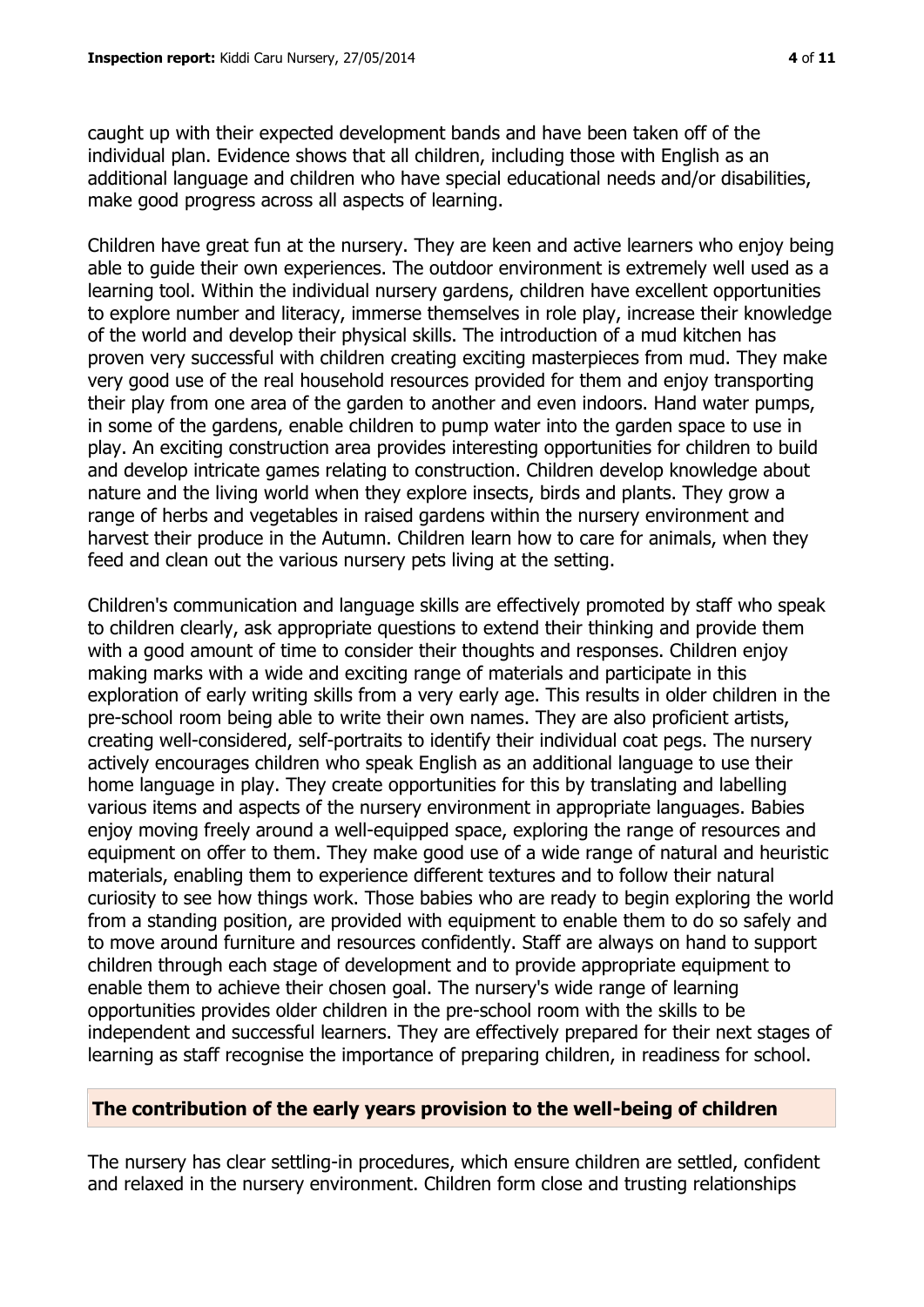with the staff who care for them. Key persons ask parents to provide them with a good amount of information about their children during the registration process. This information is used effectively to inform key persons about the children's interests and family make-up and provides some information about their staring points and capabilities. The key person system is well embedded and each key person is supported by a buddy, who covers and provides individual attention to children in the absence of the main key person. Parents, spoken to during the inspection, demonstrate a secure knowledge of their child's key person and meet with them on a regular basis to discuss their child's needs and to share information about their learning requirements. Children can be seen, throughout the nursery, giving their favourite adult a hug. Staff respond affectionately, providing children with a strong sense of belonging and promoting their emotional well-being. In addition, staff work sensitively with the children, helping them to emotionally prepare for their transition into the next playroom and ultimately onto school.

Children behave well within the nursery. They are reminded of the nursery's simple rules during registration and group activities and follow these well. Staff act as good role models, using clear language to speak to the children and to each other. The effective adult to child ratios within each room, enable staff to be well-deployed to support children. Children's positive behaviour towards each other demonstrates that they feel safe and secure within the nursery environment. For example, more confident children are seen supporting younger or less confident children, by showing them where toys go and how to manoeuvre from the indoor to outdoor environments. Staff and the management team have given careful consideration to creating an enabling and exciting environment in each of the six core playrooms. A number of the rooms lead directly out to one of the nursery gardens or the courtyard. All of these are exciting spaces, full of wonderful opportunities for children to explore, create, express themselves and guide their own learning. Children in the rooms that have this provision choose when to learn outdoors as they are provided with the opportunity to move between the indoors and outdoors throughout the day. Staff working in the rooms, which do not have direct access to a garden, manage the use of the outdoor space effectively to ensure children are provided with good opportunities to experience outdoor learning. Children are actively encouraged to transport resources and materials from the indoor to the outdoors and back again. While this provides excellent opportunities for children to guide their own learning, it occasionally results in areas of the indoor provision being poorly resourced. For example, throughout the inspection, the book corner in the pre-school room had very few books. Children entered the book corner with the intention of looking at books, but when they found, such as small selection, they withdrew. The books were available, but were outside.

Children develop a secure knowledge of keeping themselves healthy and safe. They are encouraged to learn about taking some risks, for example, they set the tables at mealtimes and take their own plates and cutlery to the communal clearing table when they have finished. This involves carrying cutlery from one place to another and negotiating the safest path from their table to the communal space. Children enjoy an exciting range of meals and snacks provided by the nursery. A nursery cook prepares fresh, home cooked meals each day and takes careful account of all children's dietary and medical needs. An effective place mat and colour coded plate system ensures that all staff are aware of every children's dietary needs or allergies. Children are provided with very good opportunities to develop independence skills during routine activities, such as snack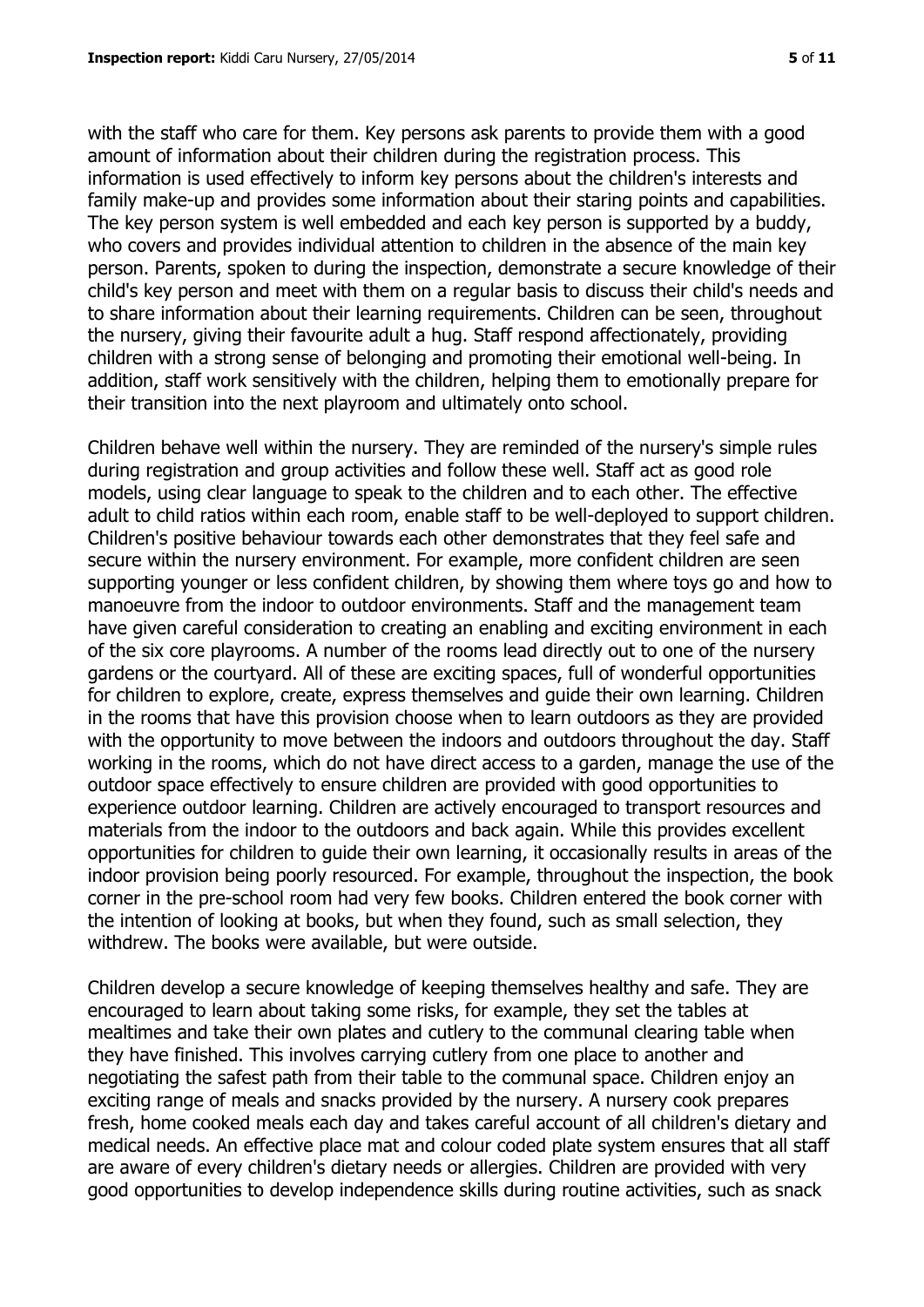and lunch times. Children choose to help set the tables, carefully setting each table with the correct amount of plates, cups and cutlery for each child. They fill the water jugs with cold, fresh water from the water dispenser and place them proficiently on each table. Staff use this activity to promote children language skills and number use, asking them to count the number of chairs and to match that number with the correct cutlery and plates.

#### **The effectiveness of the leadership and management of the early years provision**

Children are very effectively protected from harm as the nursery places a high emphasis on safeguarding children. All staff receive appropriate training to ensure that their baseline knowledge of safeguarding children is appropriate. They are then encouraged to build upon this knowledge through further training and through in-house training events and meetings. The higher management team, which includes one of the directors and an area coordinator, often carries out training seminars where it focuses on one aspect of safeguarding and thoroughly reviews all of the staff's knowledge of the subject. This results in staff who are able to talk confidently about their responsibilities with regard to recognising any signs and symptoms of abuse. They are knowledgeable about how to take the correct and swift action to refer their concerns to the appropriate designated person within the nursery. The nursery chain has clear procedures on issues, such as 'whistle blowing' and encourages all of its employees to feel confident to 'have a voice' within the nursery and within the larger company. All staff working in the nursery, including bank and domestic support staff, hold appropriate qualifications and have been vetted through the nursery's robust vetting system. Proof of the checks used to assess their suitability and their clearance are held on file and are accessible for inspection at any time. The effective use of risk assessments, indoors and outdoors, ensures that children play in a safe and secure environment.

The nursery is one of 20 owned and run by a private childcare corporation company. There is an effective management team, comprising of the directors, the area coordinator, the nursery manager, the deputy and three team leaders. The management team supports a very large team of staff and each room has a core team that works specifically in that room. The team are led and managed by a room leader, who feeds back and reports to the team managers. The nursery uses a small team of regular bank staff to cover any sickness or absences, which promotes consistency for the children if their main carer is absent. All staff demonstrate a good knowledge of how children learn and of the seven areas of learning. This enables them to deliver an educational programme, which is effective, exciting and purposeful. The management team takes responsibility for monitoring the planning to ensure that all areas of learning are covered throughout the day. The team also monitors the effectiveness of the individual children's learning journals to ensure that key persons are completing observations and assessments in line with the nursery's procedures. The management team is in the process of reviewing this system to ensure that monitoring of all aspects of the nursery are tighter, for example by delegating specific roles to individual team members. The nursery uses self-evaluation and reflective practice effectively to identify strengths and weaknesses and to set clear targets for improvement. A file, containing clear information about past and future development plans, evidences the journey the nursery has taken over the past few years and shows a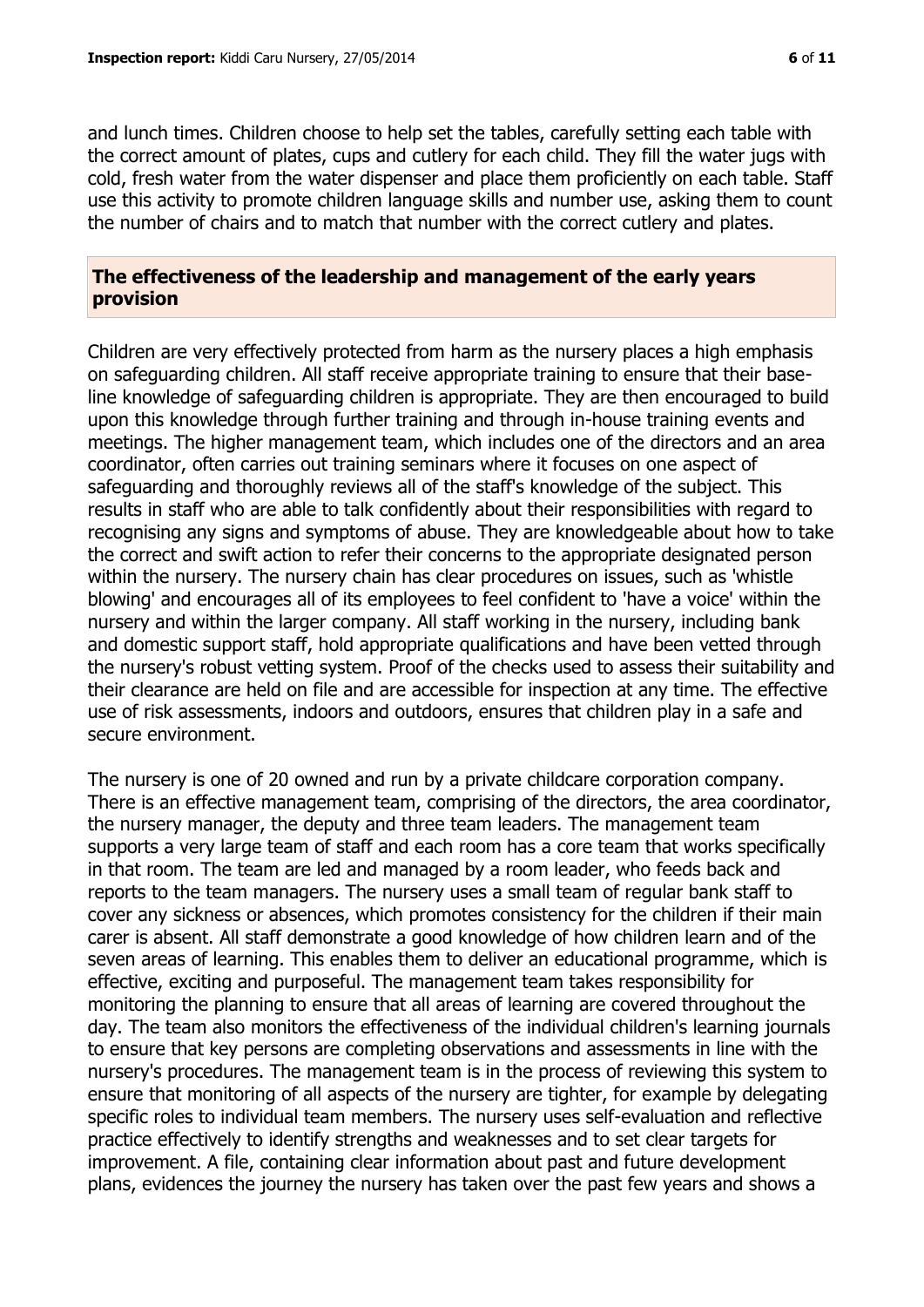wide range of changes and improvements. For example, all of the outdoor provision has been thoroughly reviewed and improved to create exciting learning environments. An effective appraisal and supervision system ensures that management are able to keep a sharp focus on the staff's personal and professional development. The management team monitors training needs and identifies individual staff's strengths through this process.

Partnerships with parents and carers are strong. The nursery provides parents with clear written information about policies and procedures and regularly updates them if any changes are implemented through these procedures. Parents spoken to at the time of the inspection express complete confidence in the staff and comment on how friendly and approachable they are. They state that their children are making good progress through the nursery's effective planning and feel very involved in their children's learning. The nursery works well with representatives from the local authority, who support them and provide advice and assistance, especially when the nursery is managing change. The nursery has good links with schools, which children leaving the setting will attend. They invite reception class teachers in to meet the children during the term prior to starting school and work with the schools to establish good knowledge about their uniforms, ethos and expectation of children entering the reception class. This is effectively relayed to the children through role play, group discussions and photographs. The nursery has systems in place to enable it to work effectively with other early years settings, which children attend. This promotes an effective two-way flow of information sharing and enables them to complement the learning that takes place in both provisions.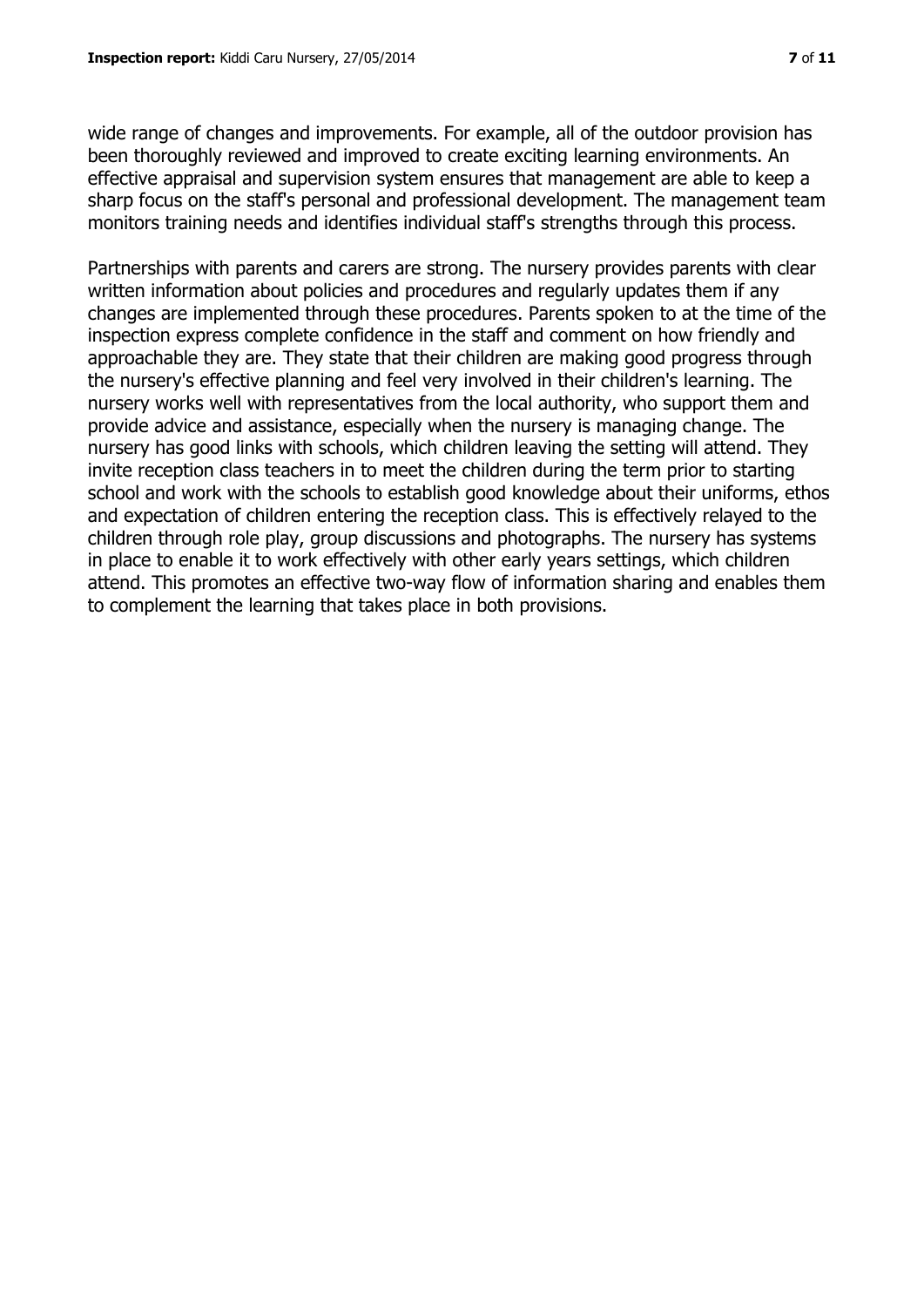# **What inspection judgements mean**

# **Registered early years provision**

| <b>Grade</b> | <b>Judgement</b>        | <b>Description</b>                                                                                                                                                                                                                                                                                                                                                                                |
|--------------|-------------------------|---------------------------------------------------------------------------------------------------------------------------------------------------------------------------------------------------------------------------------------------------------------------------------------------------------------------------------------------------------------------------------------------------|
| Grade 1      | Outstanding             | Outstanding provision is highly effective in meeting the needs<br>of all children exceptionally well. This ensures that children are<br>very well prepared for the next stage of their learning.                                                                                                                                                                                                  |
| Grade 2      | Good                    | Good provision is effective in delivering provision that meets<br>the needs of all children well. This ensures children are ready<br>for the next stage of their learning.                                                                                                                                                                                                                        |
| Grade 3      | Requires<br>improvement | The provision is not giving children a good standard of early<br>years education and/or there are minor breaches of the<br>safeguarding and welfare requirements of the Early Years<br>Foundation Stage. It will be monitored and inspected within<br>twelve months of the date of this inspection.                                                                                               |
| Grade 4      | Inadequate              | Provision that is inadequate requires significant improvement<br>and/or enforcement action. The provision is failing to give<br>children an acceptable standard of early years education and/or<br>is not meeting the safeguarding and welfare requirements of<br>the Early Years Foundation Stage. It will be monitored and<br>inspected again within six months of the date of this inspection. |
| Met          |                         | The provision has no children on roll. The inspection judgement<br>is that the provider continues to meet the requirements for<br>registration.                                                                                                                                                                                                                                                   |
| Not met      |                         | The provision has no children on roll. The inspection judgement<br>is that the provider does not meet the requirements for<br>registration.                                                                                                                                                                                                                                                       |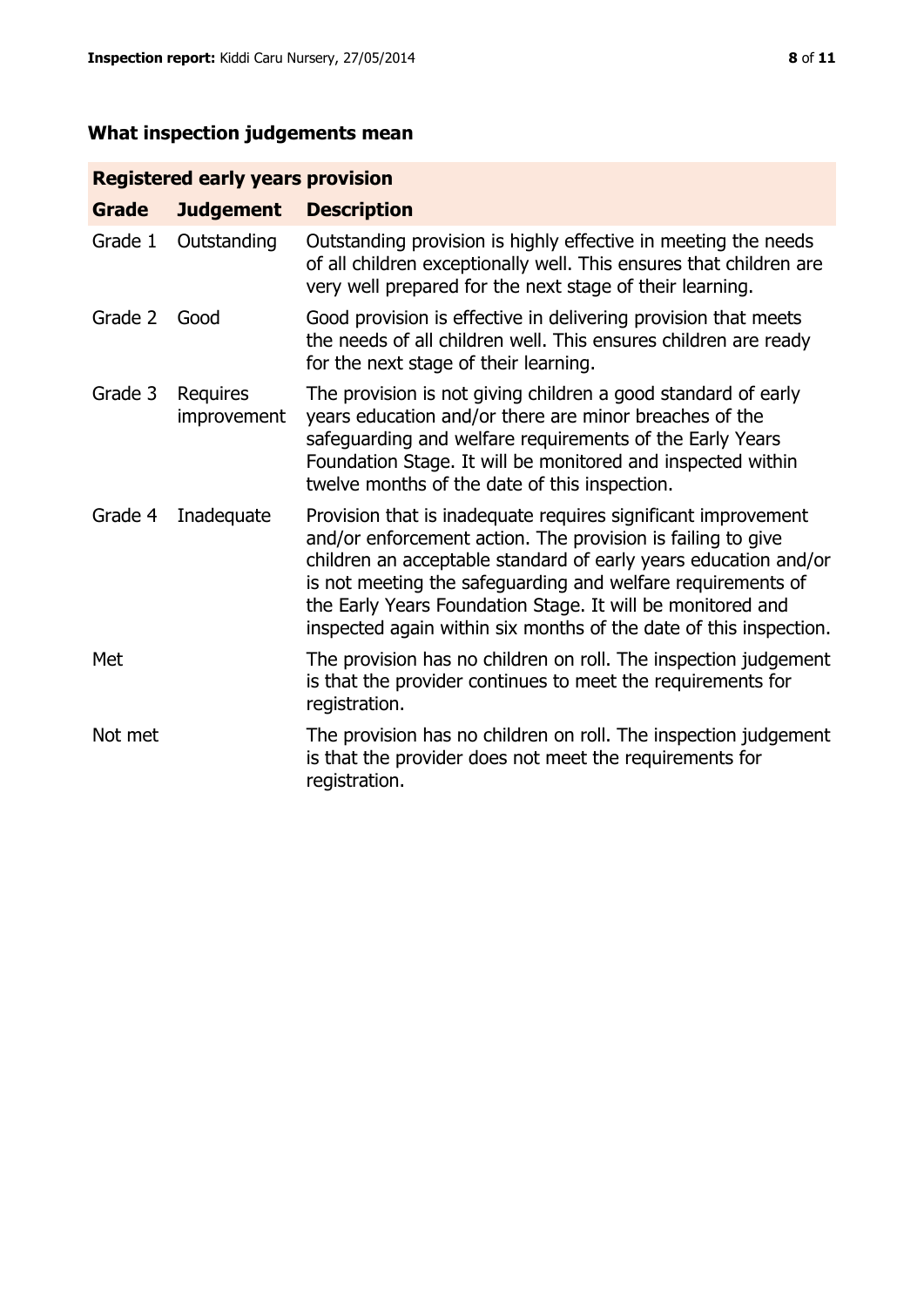#### **Inspection**

This inspection was carried out by Ofsted under sections 49 and 50 of the Childcare Act 2006 on the quality and standards of provision that is registered on the Early Years Register. The registered person must ensure that this provision complies with the statutory framework for children's learning, development and care, known as the Early Years Foundation Stage.

## **Setting details**

| Unique reference number            | EY229919                      |
|------------------------------------|-------------------------------|
| <b>Local authority</b>             | <b>Essex</b>                  |
| <b>Inspection number</b>           | 910304                        |
| <b>Type of provision</b>           |                               |
| <b>Registration category</b>       | Childcare - Non-Domestic      |
| Age range of children              | $0 - 5$                       |
| <b>Total number of places</b>      | 122                           |
| Number of children on roll         | 170                           |
| <b>Name of provider</b>            | The Childcare Corporation Plc |
| <b>Date of previous inspection</b> | 16/09/2008                    |
| <b>Telephone number</b>            | 01206 871700                  |

Any complaints about the inspection or the report should be made following the procedures set out in the guidance *'Complaints procedure: raising concerns and making complaints* about Ofsted', which is available from Ofsted's website: www.ofsted.gov.uk. If you would like Ofsted to send you a copy of the guidance, please telephone 0300 123 4234, or email enquiries@ofsted.gov.uk.

# **Type of provision**

For the purposes of this inspection the following definitions apply:

Full-time provision is that which operates for more than three hours. These are usually known as nurseries, nursery schools and pre-schools and must deliver the Early Years Foundation Stage. They are registered on the Early Years Register and pay the higher fee for registration.

Sessional provision operates for more than two hours but does not exceed three hours in any one day. These are usually known as pre-schools, kindergartens or nursery schools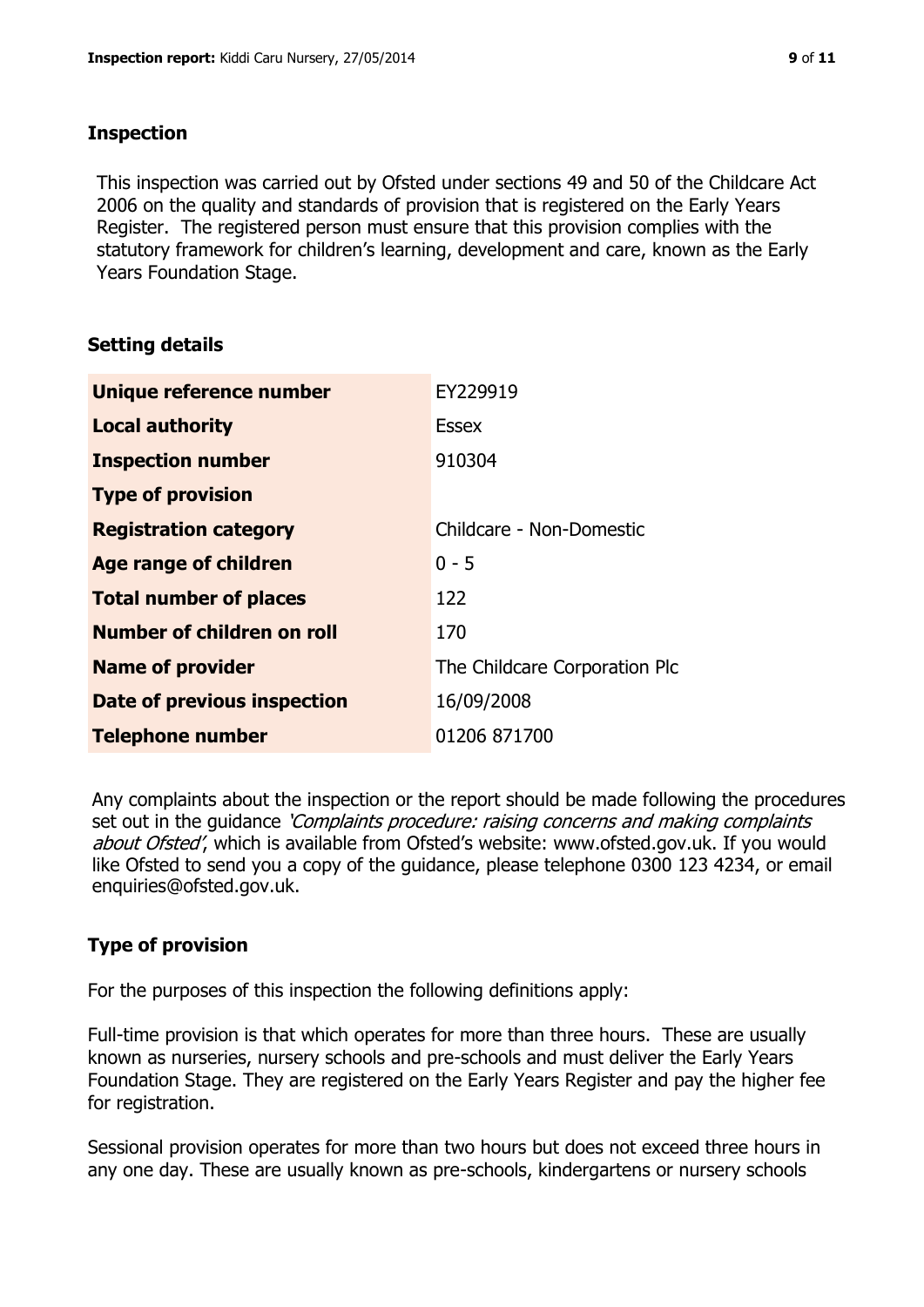and must deliver the Early Years Foundation Stage. They are registered on the Early Years Register and pay the lower fee for registration.

Childminders care for one or more children where individual children attend for a period of more than two hours in any one day. They operate from domestic premises, which are usually the childminder's own home. They are registered on the Early Years Register and must deliver the Early Years Foundation Stage.

Out of school provision may be sessional or full-time provision and is delivered before or after school and/or in the summer holidays. They are registered on the Early Years Register and must deliver the Early Years Foundation Stage. Where children receive their Early Years Foundation Stage in school these providers do not have to deliver the learning and development requirements in full but should complement the experiences children receive in school.